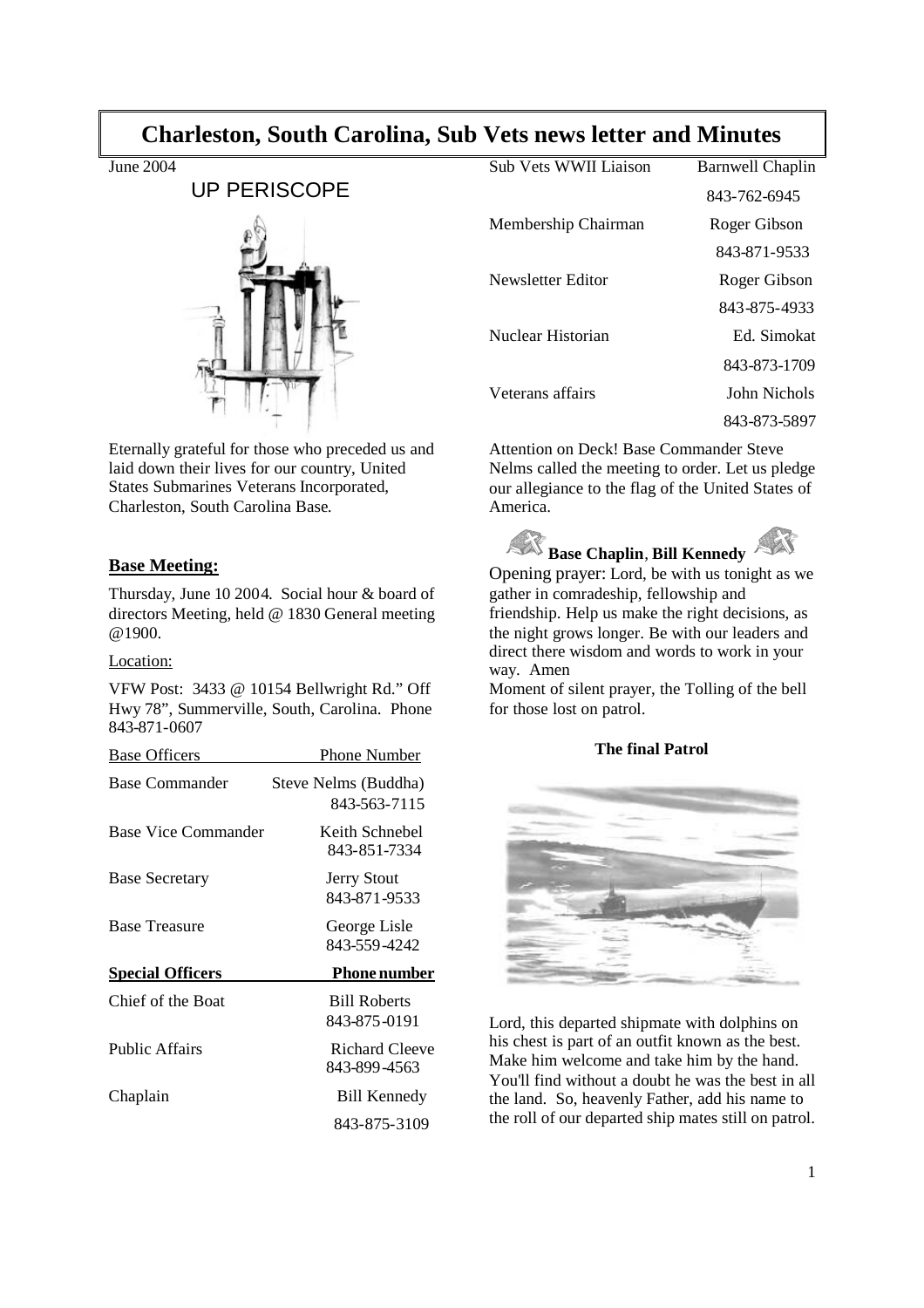Let them know that we who survive will always keep their memories alive.

**June Subs Lost Hearing (SS-233) 1 June, 1944 Gudgeon (SS-211) 7 June 1944 R-12 (SS-89) June 12, 1943 Golet (SS-361) June 14, 1944 Bonefish (SS-223) June 18, 1944 S-27 (SS-132) June 19, 1942**

#### **USSVI Creed**

To perpetuate the memory of our shipmates who gave their lives in the pursuit of their duties while serving their country. That their dedication, deeds, and supreme sacrifice be a constant source of motivation toward greater accomplishments, Pledge loyalty and Patriotism to the United States Government

#### **Cob**

The board was polled; Base Commander, Vice Commander, Secretary Treasurer present. "We have a "Quorum"

# *Minutes of the May 13th meeting*

#### **Base Commander:**

Good evening; new people will you introduce your selves: Jack Dunkin, "visiting from the Mare Island Base" Walter Up Church, Al Katon and Jack Marrow from the Main base, welcome aboard!

## **Vice Commander**

Covered the district four conference in Jacksonville Florida, our bid for the next convention in Charleston was shot down, we were out voted by 20 to 27, the Mississippi base had more members attending, it was ironic we had a good presentation and a lot of work went into it and they had no presentation but they had the **people** there. The question was brought up for the 2006 convention if we were interested, Keith referred it would have to be brought up the members and voted on.

Article written to the American submariner magazine about Admiral Ozz it was important to get an accurate article about the Admiral, they apologized and said they got it off the internet and if they plagiarized something, they were sorry that they just got it off the internet, but the will publish the article I wrote on both the Admiral and the Hunley.

Hunley information, we have two lists one for a patch that the Aiken base has come up with "CSS Hunley Pallbearer" Base in Florida has golf shirts with the same data, let Keith know what size and how many.

**Base Treasurer** Yes we have money. **Base Secretary** Motion to accept the minutes made and seconded

**Cob**

Convention in Florida some of the inputs: one of the bases in Florida for one of their members who had no family had died, the base made all the arrangements and had the funeral for him, they also bought a trumpet that plays taps electronically, this shows that we must follow and keep tabs on some of our older members epically the ones with no family. Tour at St Mary's museum, they have two books on Submarines also on CD's I'll research them and give you the details in the next news letter. Also! I would like to commend Roger and Rick on their little David diet on a hot day, works pretty good.

#### **Public affairs officer**

Richard Cleve, the web site is up and running with new pictures, I will be changing the web site a little to encompass all the new pictures there are hundreds and they will be put in the annex and the latest on the web site itself and a rare photo with Jim Eckles using a Vacuum cleaner with both hands. Another item discussed our roster on the web site with a security code, this will be discussed further. Base Commander, we need to talk about this anyway we are coming up with a phone tree bur as everything else it will have to be updated with in a couple of weeks. "Some people don't want their names to be out there" and ewe under stand that!

#### **Sub-vets WWII, Barnwell Chaplin.**



Next meeting is June the  $17<sup>th</sup>$  2004 at Ryan's in Summerville, the third Thursday in June. The bench at the cold war memorial the 600 dollars has been paid from the WW11 Subvets. Discussion on combining the Swamp Fox Chapter with the USSVI chapter **"Vice Commander"** bases are doing this now due to the age of the members" the swamp Fox chapter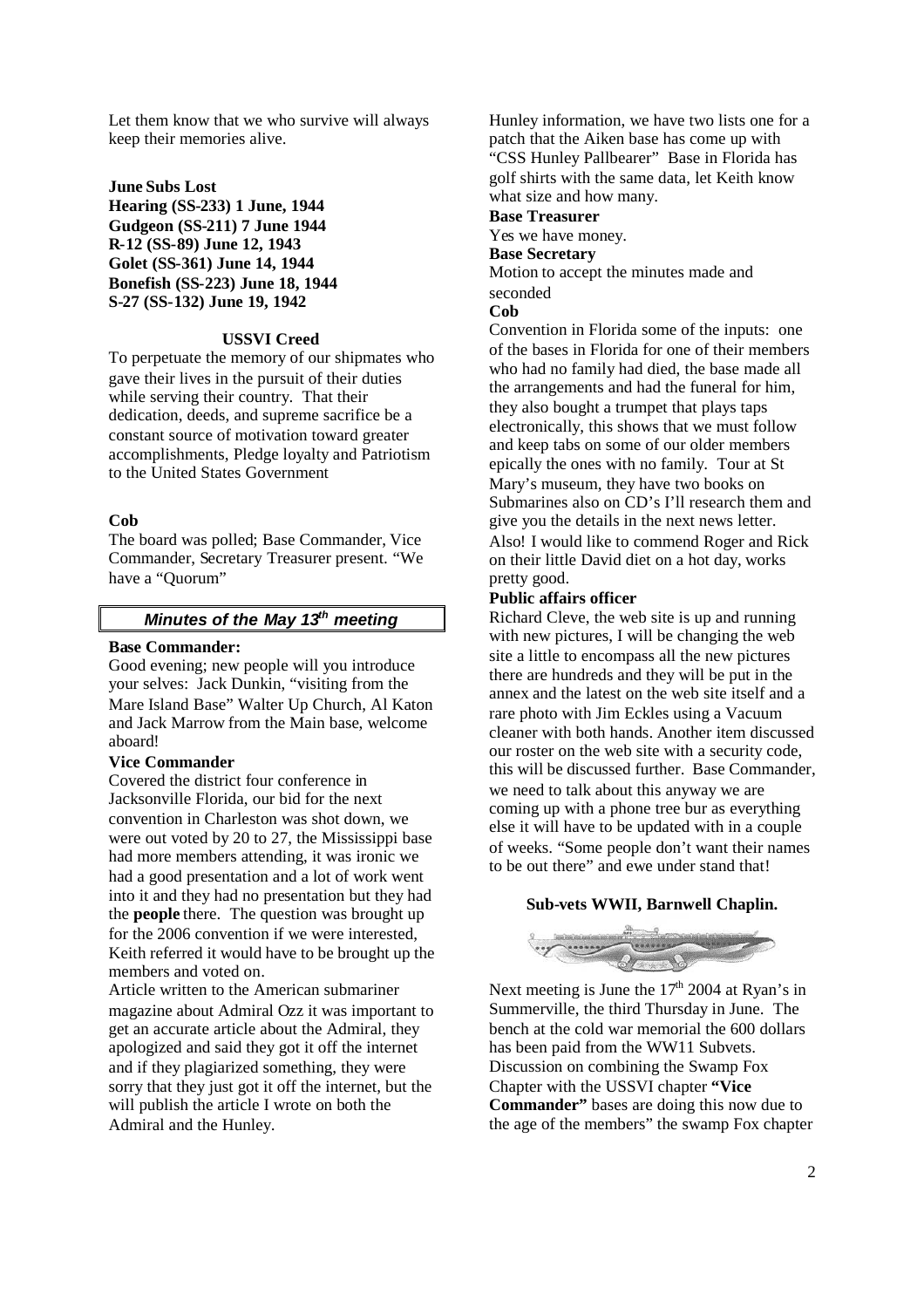has only thirty eight (38) members in the whole state of South Carolina. The average members that attend our meetings are four to six. Base Commander, Mac brought a copy of a letter discussing this issue, we will read and go over it. Barnwell discussed a book he was reading talked about a sub going through a mine field during war time, we laugh about it now but it wasn't funny then.

#### **Chaplain**

Submarine ball, for those who weren't there we had a good time and the guest speaker who was making Admiral gave a nice speech and recognized everyone there, a good time was had by all.

Sick people, I saw Ed Simokat wife at church and asked her how he was; she didn't know I've been out of town. So I guess he is all right. Sent a card to Tom Antos who is in MUSC with Leukemia, author O' Mealy has been under chemo treatment and on the way to recovers, George Lisle who is undergoing treatments said he feel good, and last our shipmate Jerry Farr has lost his wife a couple weeks ago our sympathy to you and your family on your loss. If anybody knows of anyone who is sick so we can get them a card, Stacy said Sy Mabie has prostate cancer keep him in your prayers. He is out of the hospital had the atomic beads treatment and is home.

Jerry Madison is in Washington DC getting a Cancer treatment; it is some new procedure they are trying.

Base Commanders Wife, question was brought up how she was doing, she will be going to surgery this Monday, and question was brought up what was wrong with her, "her neck was sore" this brought a good laugh "this is the first time I have seen the base commander **BLUSH!** She has a bad disc in her neck, and has to get an insert put in to relieve the pressure.

#### **Base Commander**:

Thank you cards, from Jerry Farr, Admiral Ozz Daughter, thanking us for the flowers and cards and support.

Special thanks to Jim Eckles for the support he gave the Admiral taking him places for years, again thank you.

#### **Little David**

The boat is done! Jerry Stafford from Santee Cooper, Anna from the Berkeley Independent, Shonda (Berkeley museum) and a lady from the News and currier were there when we were

putting on the spar and the war head on, they will write up an article in their respective papers. Santee Cooper along with the museum have a pretty big "Due" planned for the return of the CSS David, the problem not sure of the dates, it may be in June or the  $3<sup>rd</sup>$  of July, they will let us know, this will be great occasion along with the news media and senator Mc Connell as they break for the summer so he can speak and tie in the Hunley, this will give them more press coverage with it. Jerry Stafford asked Steve to thank everyone who participated there are so many guys who put a lot of work in this project, but one individual stands out **"Vernon**

**Freshour"** with out him we would have been a bunch of grumpy, thirsty and hungry individuals, he cooked, stocked and made sure we went for nothing, **WE THANK YOU !** And yes Staves two dogs gained 10 pounds. Special note;

The other day when we were closing out Little David and the news media was there, there were around twenty five of us there, and we were scattered all over the place, well as soon as the ladies come into the barn all twenty five subvets were instantly transformed into the area where the girls and everyone has a sea story to tell them, then during lunch Jim Eckles started singing to them, sort of reminds me of the old days right.

No Neck, made a comment about Jim Eckles buying him a beer. (This was about friendship) **Pictures on Little David**

If you took any pictures while we were working on it please get them to Richard Cleve or Roger, we are trying to make up two album's one for us and one for the museum.

**Sailing list**, please note that some of you have not listed you rate, so up date the sailing, after next month if this is not done you will be automatically be come a "Torpedo man"

No: Jim the floor is not open!

Letter from Senator Mc Connell giving us thanks for our participation in the Hunley Funeral/Burial, this was read to the members. **Old business**

Rodney, bench for the Cold War memorial, WW11 and Subvets USSVI along with the Admiral name this was discussed to the members, a drawing of how it will look was passed around to the members, motion to accept as shown this was seconded and passed by the members present.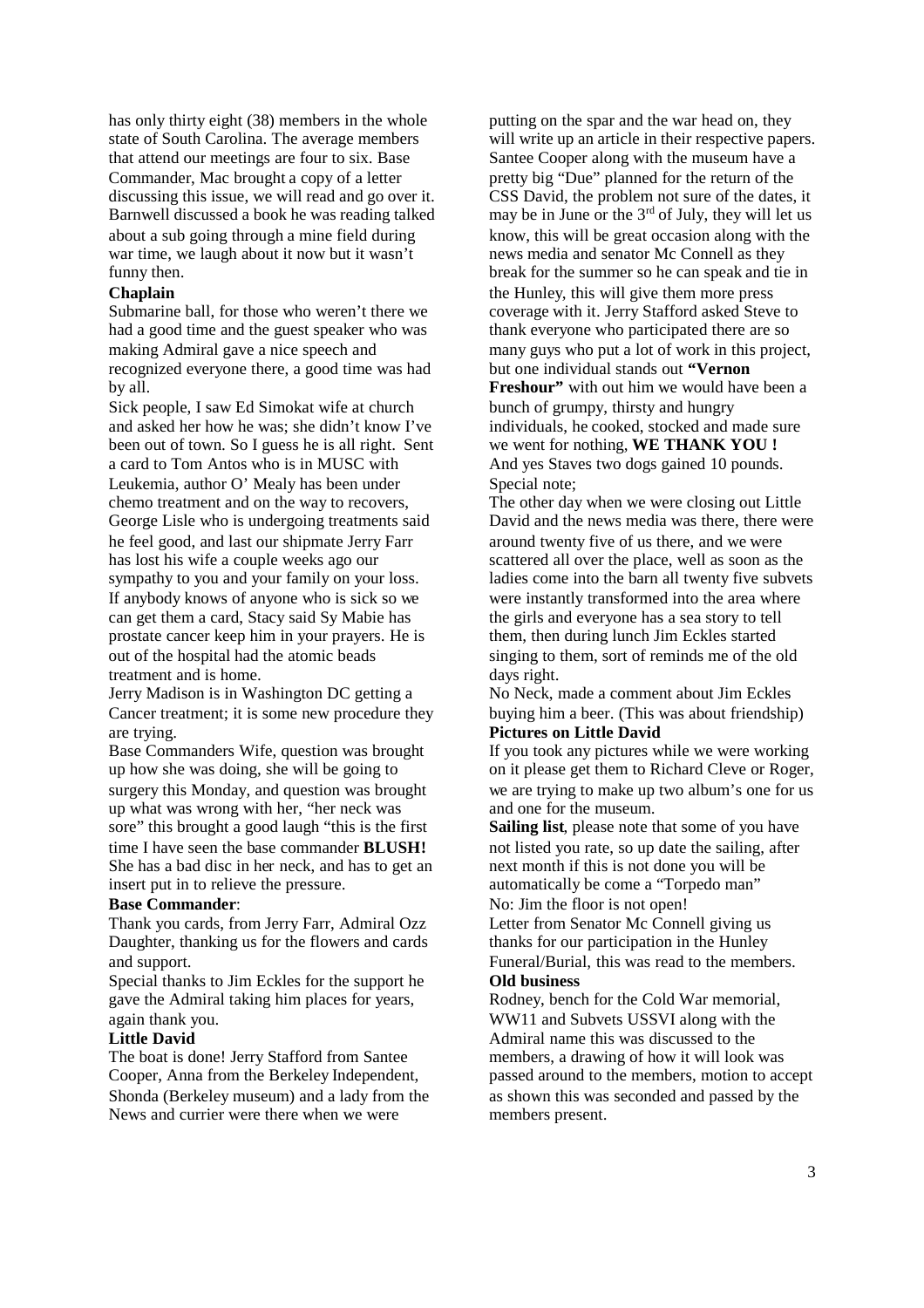A discussion followed, there seemed to be misunderstanding on the patch's but this was resolved, it stands as voted on!

#### **Quarterly Function**

An other alternative to this is to have it to the River dogs base ball stadium, there are groups rates for over 25 or more, and we are allowed to barbeque in the picnic area, prices 12-16 dollars per person, the coconscious is to discuss this further, Stacy is still on board for the picnic, further discussion from Mike that the week end after our next meeting so our wives can see the little David before it goes back to the museum this would be June  $12^{th}$  we will work on that. **New Business**

**Chaplain**, when he was out at the Farm at Steve's to check out the Little David to see how it looked, when he got out of his truck the first thing that caught hi eye was the two goats running toward me I was scared at first, then one stood up leaned against the fence and said,



Dave Muller "No Neck" said I can't believe the **Chaplain** would say that!

Back to business, when our shipmates are sick or in need it would be nice to be able to help each other out, such as being there for them is one of the most important thing we can do, we need to address this, a phone call or a card. This is going to cost us some money for flowers and cards, it is always nice to see a friendly face in the funeral home, sometimes just a pair of dolphins that would show up this would be nice the personal visit, something to show our presence, what I'm looking for are these guidelines, Hospital visit and flowers around 25 dollars, funerals around fifty dollars. This includes spouses and children; question was brought up if we had a Discretional fund? Motion to make a fund of 100 dollars, this was seconded and passed.

The subject of torpedo men and PMS, from the after torpedo room a voice was heard to say, **"**Only nukes have PMS**'** is this a Quote? **Memorial and Veterans Day** list to help out, we are on the list for 2010 for Memorial Day, and 20006 for Veterans Day, we are asked to give 25 dollars this year to help cover the cost of food served at the VFW post for both these functions. Motion was made to accept and was seconded.

Mike, the float chairman brought up for discussion that Buddha has been real nice to us in giving us a place to gather, drink beer and so forth, we store our float there also, we need to do some more work on the trailer by cutting down the stanchions to make it easier to get down the drive, also raise the float to show it off better, we also need a better place to store it, it is parked out side in the weather, Buddha has a small pole barn that need a couple of poles and a better roof.

Discussion; a motion was made to compensate Buddha for the cost to complete this task and a motion was on the floor to go ahead with this project, the base commander said we will research the cost first then bring it to the members.

Mike discussion about the various base's along the eastern seaboard, he stopped at one in Richmond Virginia and had a good time it was a real big base 8 people but still had a good time and you meet a lot of nice people, happy hour at Hooters also, but this base would have people stand up and introduce them selves by table, maybe we need to do that at our base. The proposal is this; one table will stand up and introduce themselves.

#### **Elections**

Stan, the slate of officers is the following, base commander, Steve Nelms, Vice Chairman Keith Schnebel, treasurer George Lisle and the new secretary is Jerry Stout, the vote of acclimation for the incumbents by all member's

## **Good of the order**

Jim Eckles told a story again about a torpedo man.

Ed Simokat, story about Jim (again) on one of his change of orders, Good job Ed.

Skip Moore, from Goose Creek introduced himself to the members, been on a lot of Subs. **Store keeper** "Curley"

Has more information on the garrison hats and a price is 28 dollars.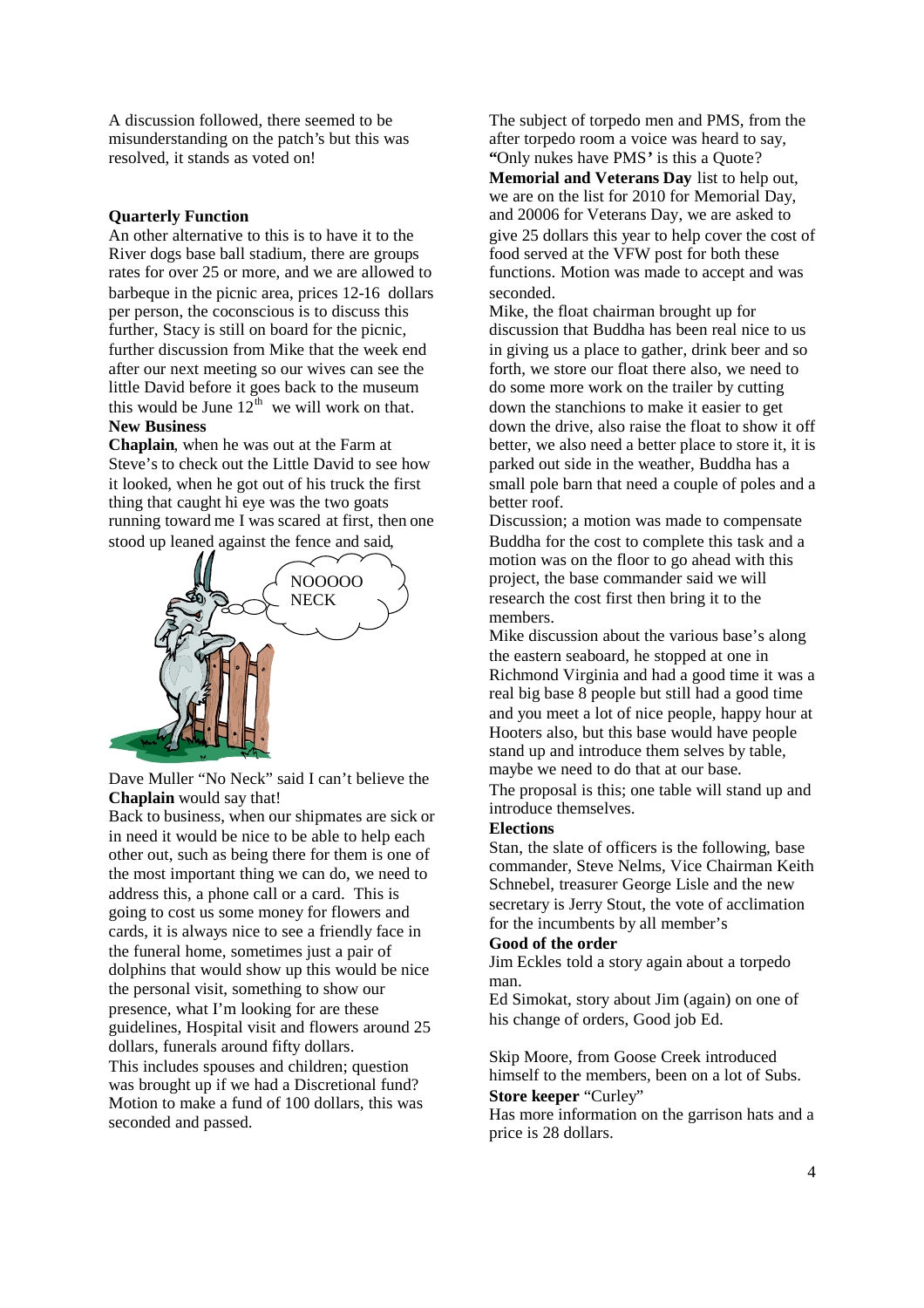

#### **"Benediction" Base Chaplin, Bill Kennedy"**

Thank you, God for being with us during our meeting. Please watch over all submarine veterans. As we leave this meeting tonight guide our hearts and minds to perform your task and let us remember you in our daily lives. Please take a moment of silence to remember those that have gone before us and those that are onboard the boats and away from their families now serving as we have served. Amen

#### **\*\* End of the minutes for June 2004 \*\***

#### **Depth charge** drawing, who won?

Remember shipmates, kick in some monies for the food and clean up your mess, your mom doesn't work here!

#### **Notes from the editor**

Little David, looks like the pick up will be **July** 2, 2004 that's on a Friday, we will need some help to remove the spar and stack for transport to the museum, there it will be dressed up by the staff, we are not sure if the spar will be put on for the parade, but the stack has to be put back on it will depend if they or how it is put on the lowboy. On the Saturday we will have our float there for the parade and we will be in line behind Little David after the parade we will go back to the museum and our float will be there for display. The unveiling of the David will be at some time in the afternoon after they get it on it's foundation as we get more information we will pass it on to you. There will be a lot of people there and as said there will be a special unveiling with speech from Senator Mc Connell. Refreshments will follow.

Picnic on the  $12<sup>th</sup>$  of June at Buddha's Ranch,

## **On line voting for National**

Listen up; you must **register by June 15th to be able to vote !**

# **Sub-Vets Online Voting Registration now available**

#### **Dear USSVI Sub-Vet:**

USSVI National elections are approaching and this year we're offering on-line voting. *No more paper or stamps!* The on-line ballot will be virtually identical to the paper ballot, but the choice is yours.

We hope you will choose to vote online because each paper ballot we don't have to print and mail saves our USSVI approx 75 cents for printing and postage. USSVI has over 6,000 members with email, so the potential savings is enormous.

Click to choose On-line or mailed paper ballot here

*If the link above does not work for you, copy and paste the following URL directly into your browser:*

http://wwwsubmarinesailor.com/ussvi/email2/lo g in. asp

There are some very important proposed amendments on the ballot this year which, if approved, can save our organization significant annual expense. We need your support!

In mid July you will receive another email directing you to the 'online' voting booth.

**SPECIAL NOTE**: If you are one of 'those guys' who doesn't vote no matter what, please register for 'online voting' anyway so at least USSVI is saved the expense of printing and mailing a wasted ballot.

**Anyone choosing the 'online voting' option will not receive a mailed ballot. Thank you for helping reduce expenses in USSVI.**

**When you enter your voting choice, please also verify your address information. If we don't have your correct address, you won't receive your copy of AMERICAN SUBMARINER.**

Fraternally,

Patrick Householder, Nat'l Secretary US Submarine Veterans Inc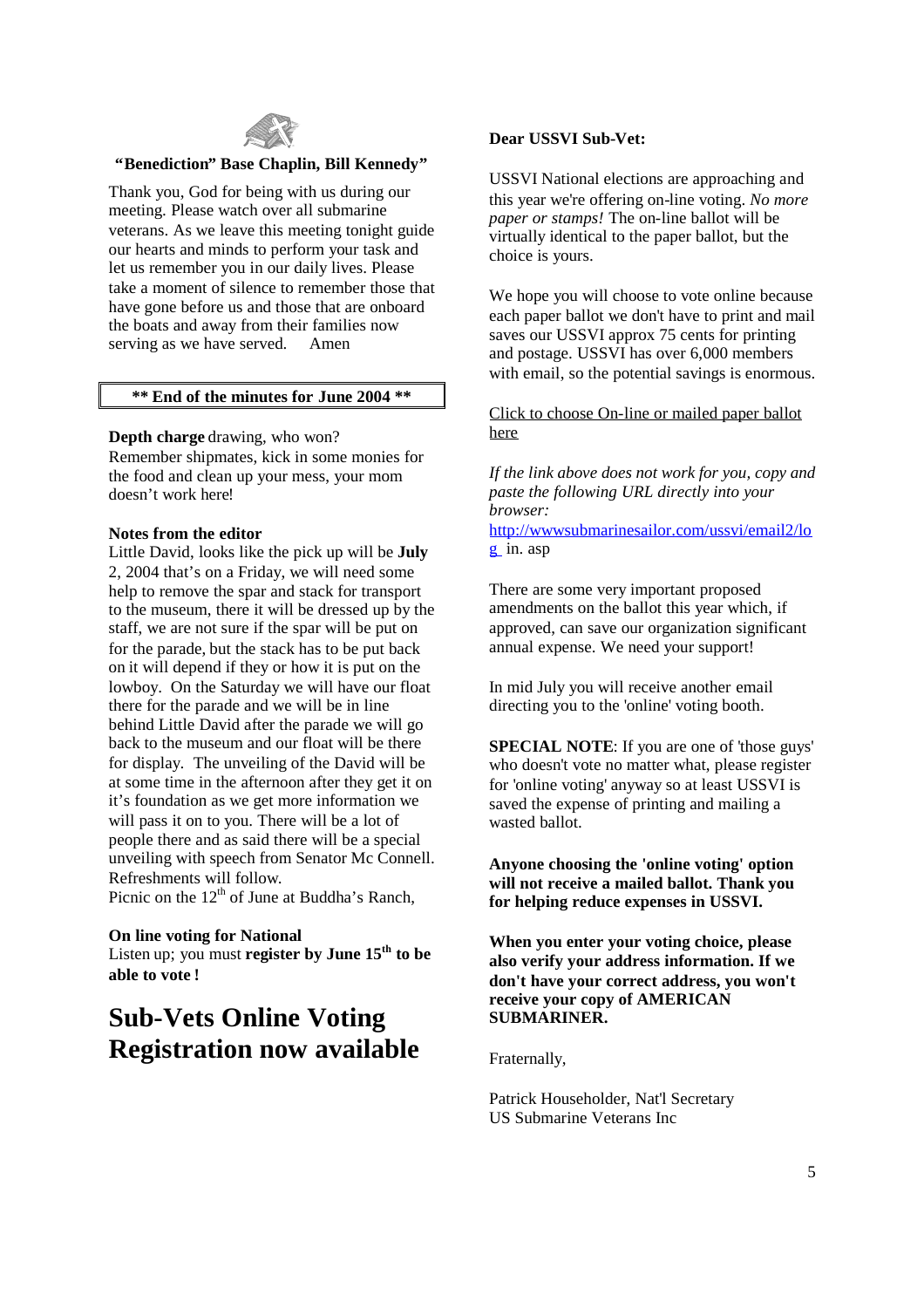Email: natsec@comcast.net

#### **Cob input**

The following email is for anyone interested in joining the International Submariners Association. If you want to join, send the requested info and money to Fred Wagner.

#### Hi Gents.

I understand from John Markewitz that you are interested in this organization (ISA). Basically we are dedicated to the honoring of ALL submariners that have perished and the comradeship of being a member of this unique organization and the common hazards that we have shared.

The annual dues are \$5 per year or \$25 for life (no age restrictions). We hold a meeting once a year, so far all in Europe--but we are pushing for one in the USA.

This year we will meet in Odessa, Ukraine (May 14-May 17) Next year - Argentina - Poland after that - -then St. Petersburg, Russia, and then France. Of course, all of the projected schedules are subject to change.

If you are interested, send me the dues amount you would like (life or annual) and I will send your membership card. Also, I would like to have your homes address, Tel Nr., Boats served aboard (and years). Sincerely,

Fred D. Wagner (208) 939-6495 Sec/Treasure ISA/USA 9778 Prairie Road Boise, Idaho 83714

The little David is 99.9% complete and Santee Cooper will be picking her up on July  $2<sup>nd</sup>$ . There will be a parade in Moncks Corner on July 3<sup>rd</sup>. We have been asked to participate with our float to be inline with the Little David. Following the parade, the Little David will be placed on a new foundation at the Berkley Museum at the Canal Park. Make plans to attend if you are going to be here over the  $4<sup>th</sup>$ . All the local papers have had articles giving us praise for the restoration. **Picnic**

Remember the **Picnic Saturday 12 June 2004,** we will have hamburger's hot dogs and barbeque the bread and rolls, the beer and soft drinks, all you have to do is bring a covered dish and a lawn chair the time will probably be around three or four for a start time and we will probably need a lot of ice!

Continue Praying for our troops Lord Keep them out of harms way be with them always send your angel's to watch over them.



For our fallen Soldiers and Marines and Airmen thank you for you sacrifice, you laid down your lives for us that we may have peace what greater gift is there then one to give his life that we may live.

# **Thank you and God bless our President. "Birthdays"**



Happy Birthday to Mc Collum, Murphy, Suddeth and Smith

# **Cobs reminder**



**Next Meeting, June 10th VFW post in Summerville, see you there**